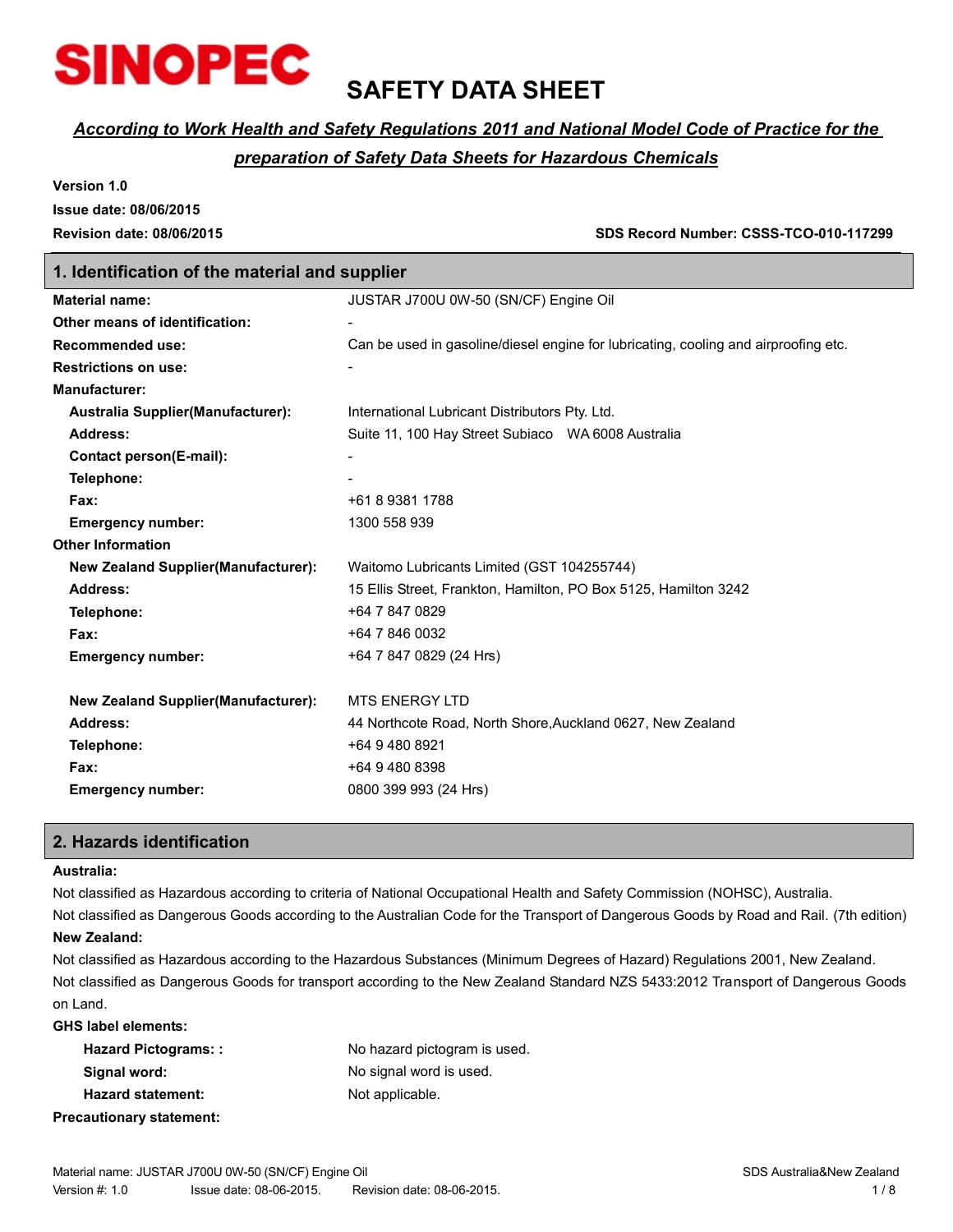

| <b>Prevention:</b>                   | Not applicable. |
|--------------------------------------|-----------------|
| Response:                            | Not applicable. |
| Storage:                             | Not applicable. |
| Disposal:                            | Not applicable. |
| Other hazards which do not result in | Not applicable. |
| classification:                      |                 |

| 3. Composition/information on ingredients |            |                |  |
|-------------------------------------------|------------|----------------|--|
| <b>Components</b>                         | CAS No.    | <b>Percent</b> |  |
| Base oil                                  | 68037-01-4 | 80-90%         |  |
| Additive                                  | Mixture    | $<$ 20%        |  |
|                                           |            |                |  |

| 4. First aid measures                           |                                                                                                                             |
|-------------------------------------------------|-----------------------------------------------------------------------------------------------------------------------------|
| Inhalation:                                     | No specific first aid measures are required. If exposed to excessive levels of material in                                  |
|                                                 | the air, move the exposed person to fresh air. Get medical attention if coughing or<br>respiratory discomfort occurs.       |
| Skin:                                           | No specific first aid measures are required. As a precaution, remove clothing and shoes if                                  |
|                                                 | contaminated. To remove the material from skin, use soap and water. Discard                                                 |
|                                                 | contaminated clothing and shoes or thoroughly clean before reuse.                                                           |
| Eye:                                            | No specific first aid measures are required. As a precaution, remove contact lenses, if<br>worn, and flush eyes with water. |
| Ingestion:                                      | No specific first aid measures are required. Do not induce vomiting. As a precaution, get                                   |
|                                                 | medical advice.                                                                                                             |
| Symptoms caused by exposure:                    | Not available.                                                                                                              |
| <b>Medical Attention and Special Treatment:</b> | Treat symptomatically.                                                                                                      |

| 5. Fire-fighting measures             |                                                                                           |
|---------------------------------------|-------------------------------------------------------------------------------------------|
| Suitable extinguishing media:         | Use water fog, foam, dry chemical or carbon dioxide $(CO2)$ to extinguish flames.         |
| Extinguishing media which must not be | Water.                                                                                    |
| used for safety reasons:              |                                                                                           |
| Specific hazards arising from the     | This material will burn although it is not easily ignited. Highly dependent on combustion |
| chemical:                             | conditions. A complex mixture of airborne solids, liquids, and gases including carbon     |
|                                       | monoxide, carbon dioxide, and unidentified organic compounds will be evolved when this    |
|                                       | material undergoes combustion.                                                            |
| Special protective equipment and      | Fire-fighters should wear appropriate protective equipment and self-contained breathing   |
| precautions for fire fighters:        | apparatus (SCBA) with a full face-piece operated in positive pressure mode.               |

| 6. Accidental release measures                                                                                                                                                                                                           |                                                                                                 |  |
|------------------------------------------------------------------------------------------------------------------------------------------------------------------------------------------------------------------------------------------|-------------------------------------------------------------------------------------------------|--|
| Personal<br>precautions.<br>protective                                                                                                                                                                                                   | Provide adequate ventilation. Avoid inhalation of vapour. Avoid skin and eye contact. Refer     |  |
| equipment and emergency procedures:                                                                                                                                                                                                      | to section 8 of SDS for personal protection details.                                            |  |
| <b>Environmental precautions:</b>                                                                                                                                                                                                        | Do not allow material to be released to the environment without proper governmental<br>permits. |  |
| Stop the source of the release if you can do it without risk. Clean up spill as soon as<br>Methods and materials for containment<br>and cleaning up:<br>observing precautions in Exposure Controls/Personal Protection. Use<br>possible. |                                                                                                 |  |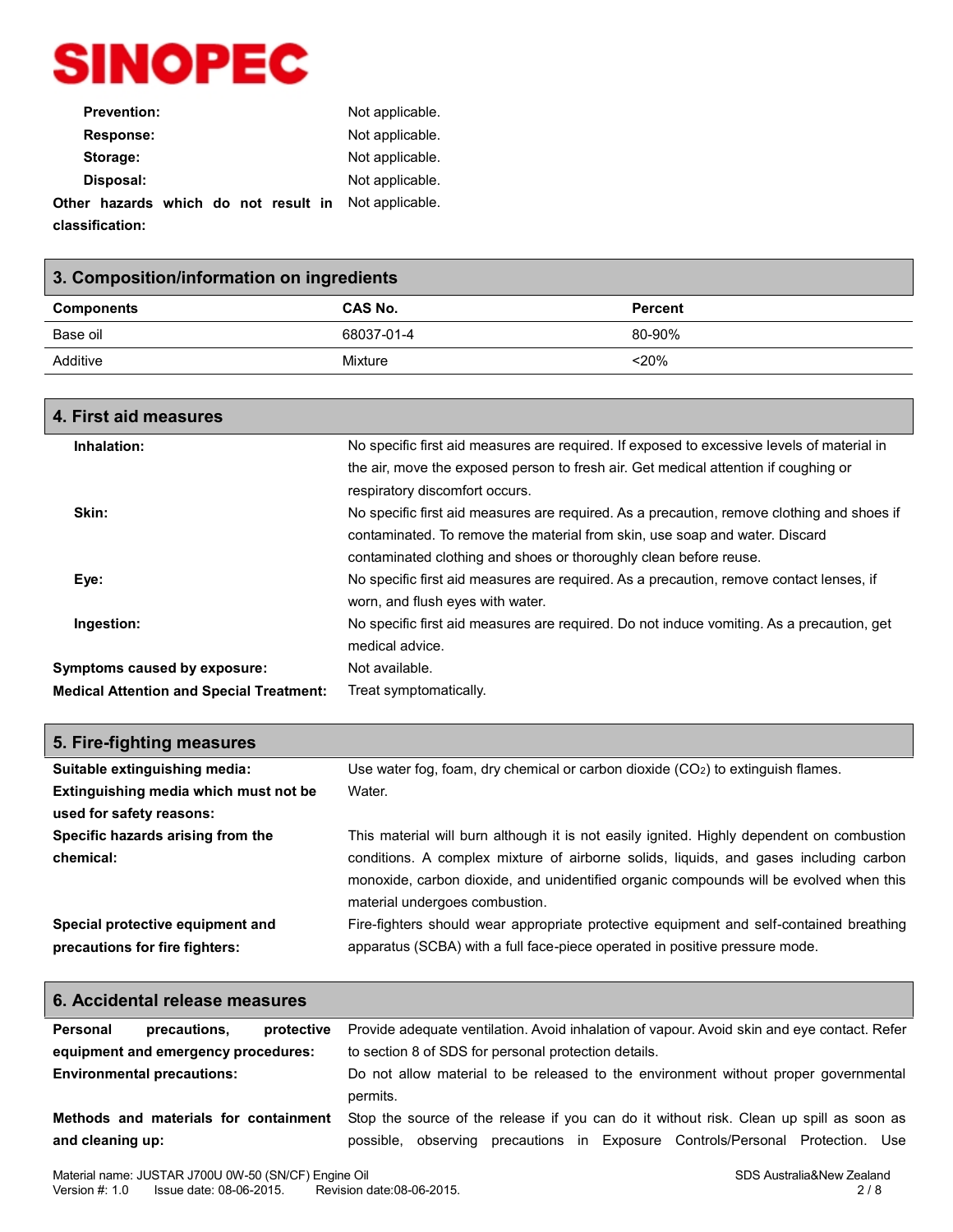appropriate techniques such as applying non-combustible absorbent materials or pumping. Where feasible and appropriate, remove contaminated soil. Place contaminated materials in disposable containers and dispose of in a manner consistent with applicable regulations.

| 7. Handling and storage                                          |                                                                                                                                                                                                                                                                                                                                                                                                                                                                                                                                                                    |
|------------------------------------------------------------------|--------------------------------------------------------------------------------------------------------------------------------------------------------------------------------------------------------------------------------------------------------------------------------------------------------------------------------------------------------------------------------------------------------------------------------------------------------------------------------------------------------------------------------------------------------------------|
| Precautions for safe handling:                                   | Electrostatic charge may accumulate and create a hazardous condition when handling this<br>material. To minimize this hazard, bonding and grounding may be necessary but may not,<br>by themselves, be sufficient. Review all operations which have the potential of generating<br>and accumulating an electrostatic charge and/or a flammable atmosphere (including tank<br>and container filling, splash filling, tank cleaning, sampling, gauging, switch loading,<br>filtering, mixing, agitation, and vacuum truck operations) and use appropriate mitigating |
|                                                                  | procedures.                                                                                                                                                                                                                                                                                                                                                                                                                                                                                                                                                        |
| Conditions for safe storage, including any<br>incompatibilities: | Store in original containers. Keep containers securely sealed. No smoking, naked lights or<br>ignition sources. Store in a cool, dry, well-ventilated area. Empty containers retain product<br>residue (solid, liquid, and/or vapor) and can be dangerous. Do not pressurize, cut, weld,<br>braze, solder, drill, grind, or expose such containers to heat, flame, sparks, static<br>electricity, or other sources of ignition.                                                                                                                                    |
| Storage regulation                                               | Classified as a Class C2 (COMBUSTIBLE LIQUID) for the purpose of storage and<br>handling, in accordance with the requirements of AS1940. This product should be stored<br>and used in a well-ventilated area away from naked flames, sparks and other sources of<br>ignition.                                                                                                                                                                                                                                                                                      |

### **8. Exposure controls/personal protection**

**Control parameters – exposure**

**standards, biological monitoring:**

**Exposure Levels**

**Occupational exposure limits:**

| Australia. National Workplace OELs (Workplace Exposure Standards for Airborne Contaminants, Appendix A)             |                |                |                |
|---------------------------------------------------------------------------------------------------------------------|----------------|----------------|----------------|
| <b>Components</b>                                                                                                   | Type           | Value          | Form           |
| Not available.                                                                                                      | Not available. | Not available. | Not available. |
| Australia. OELs. (Adopted National Exposure Standards for Atmospheric Contaminants in the Occupational Environment) |                |                |                |
| <b>Components</b>                                                                                                   | Type           | Value          | Form           |
| Not available.                                                                                                      | Not available. | Not available. | Not available. |

Not available

No exposure standards have been established for this material.

TWA (Time Weighted Average): The average airborne concentration of a particular substance when calculated over a normal eight-hour working day, for a five-day week.

**Appropriate engineering controls:** Provide sufficient ventilation to keep airborne levels as low as possible. Where vapours or mists are generated, particularly in enclosed areas, and natural ventilation is inadequate, a local exhaust ventilation system is required.

### **Personal protective equipment:**

**Eye/face protection:** No special eye protection is normally required. Where splashing is possible, wear safety glasses with side shields as a good safety practice.

**Skin protection:** No special protective clothing is normally required. Where splashing is possible, select protective clothing depending on operations conducted physical requirements and other substances in the workplace.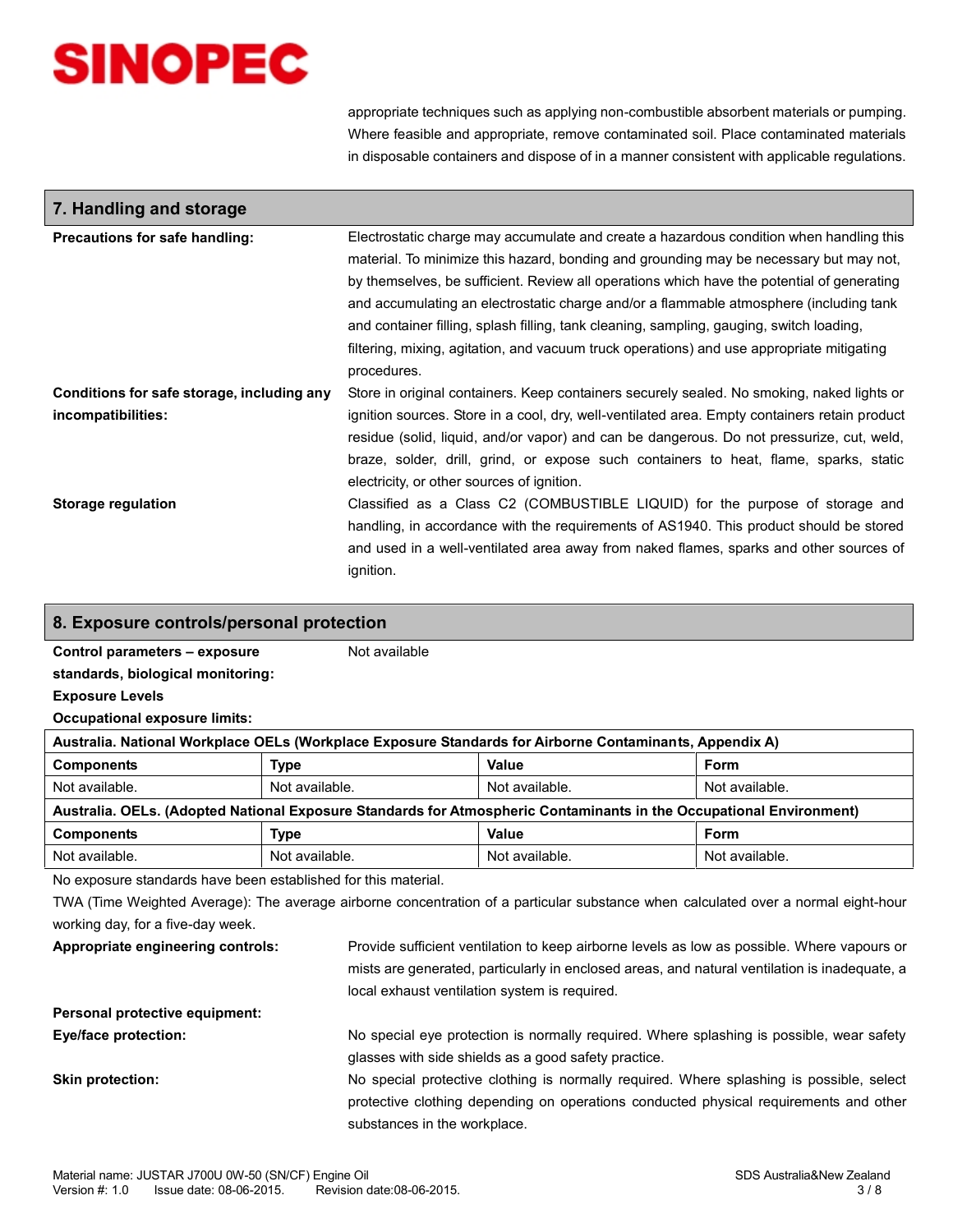

**Respiratory protection:** No respiratory protection is normally required. No respiratory protection is ordinarily required under normal conditions of use. In accordance with good industrial hygiene practices, precautions should be taken to avoid breathing of material..If user operations generate an oil mist, determine if airborne concentrations are below the occupational exposure limit for mineral oil mist. If not, wear an approved respirator that provides adequate protection from the measured concentrations of this material. For air-purifying respirators use a particulate cartridge. Use a positive pressure air-supplying respirator in circumstances where air-purifying respirators may not provide adequate protection. **Hand protection:** Suggested materials for protective gloves include: Neoprene, Nitrile Rubber.

### **9. Physical and chemical properties**

| Appearance:                               |                                              |
|-------------------------------------------|----------------------------------------------|
| <b>Physical state:</b>                    | Liquid                                       |
| Form:                                     | Oily liquid                                  |
| Color:                                    | Transparent, brown                           |
| Odor:                                     | Odorless or slight odor                      |
| Odour threshold:                          | Not available                                |
| PH:                                       | Not available                                |
| <b>Melting point/Freezing point:</b>      | Not available                                |
| <b>Boiling point and boiling range:</b>   | Not available                                |
| Flash point:                              | 230 °C (Open Cup)(typical)                   |
| <b>Evaporation rate:</b>                  | Not available                                |
| Flammability (solid, gas):                | Not available                                |
| Upper/lower flammability or explosive     | Not available                                |
| limits:                                   |                                              |
| Vapor pressure:                           | Not available                                |
| Vapor density:                            | Not available                                |
| Density:                                  | 0.80kg/L~0.90kg/L (20°C)                     |
| Solubility (H <sub>2</sub> O):            | Insoluble in water.                          |
| Partition coefficient (n-octanol/water) : | > 6 (estimated value)                        |
| Auto-ignition temperature:                | $>260^{\circ}$ C                             |
| <b>Decomposition temperature:</b>         | Not available                                |
| Viscosity, dynamic:                       | 16.3 mm2/s $-$ 21.9 mm2/s (100 $^{\circ}$ C) |
| <b>Specific heat value:</b>               | Not available                                |
| Particle size:                            | Not available                                |
| Volatile organic compounds content:       | Not available                                |
| % volatile:                               | Not available                                |
| <b>Saturated vapour concentration:</b>    | Not available                                |
| Release of invisible flammable vapours    | Not available                                |
| and gases:                                |                                              |
| <b>Additional parameters</b>              |                                              |
| Shape and aspect ratio:                   | Not available                                |
| <b>Crystallinity:</b>                     | Not available                                |
| <b>Dustiness:</b>                         | Not available                                |
| Surface area:                             | Not available                                |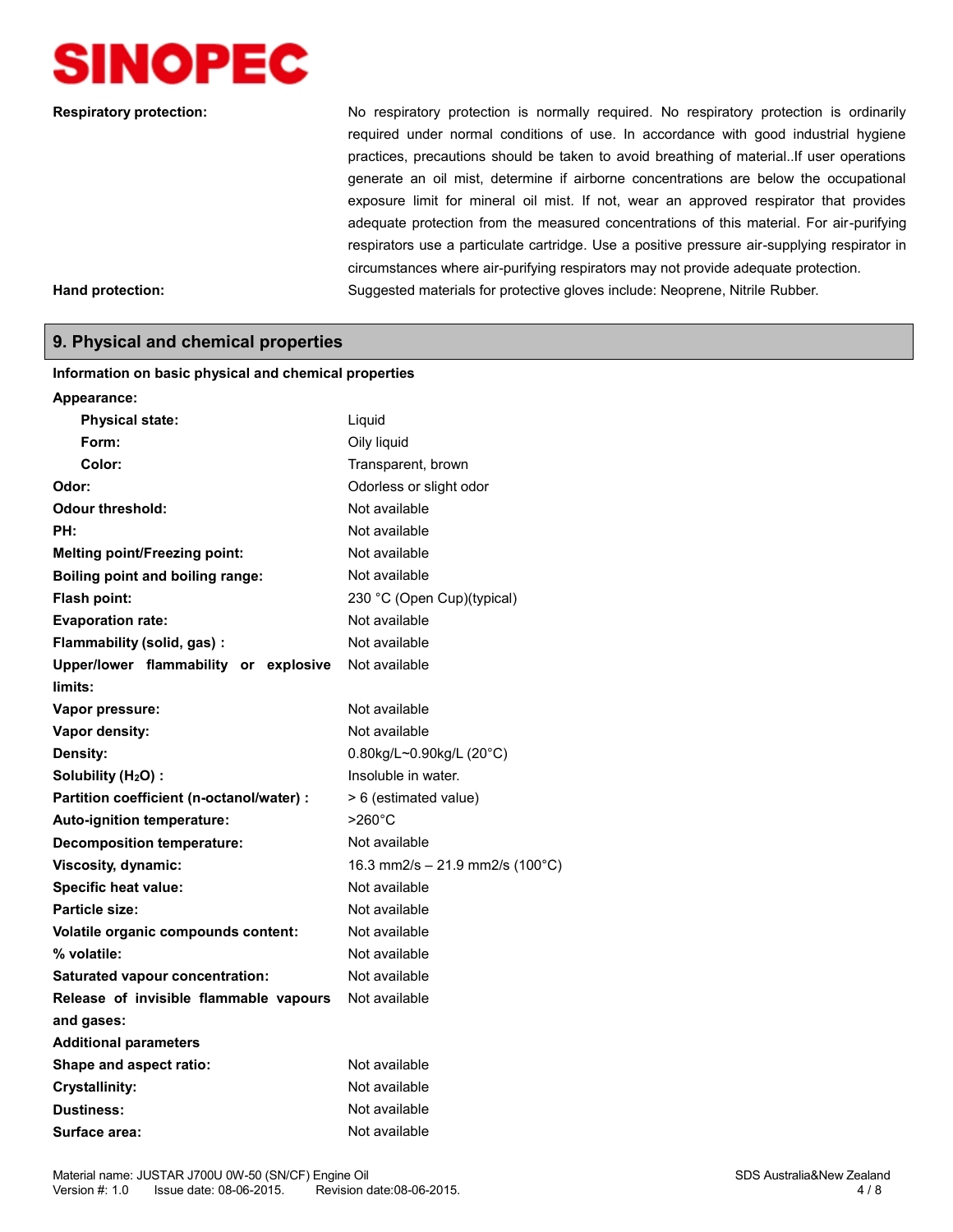| Degree of aggregation or agglomeration: | Not available |
|-----------------------------------------|---------------|
| lonisation (redox potential):           | Not available |
| <b>Biodurability or biopersistence:</b> | Not available |

| 10. Stability and reactivity             |                                                                                        |
|------------------------------------------|----------------------------------------------------------------------------------------|
| <b>Reactivity:</b>                       | Stable under recommended transport or storage conditions.                              |
| <b>Chemical stability:</b>               | Stable under normal temperatures and pressures.                                        |
| Possibility of hazardous reactions:      | May react with strong oxidizing agents.                                                |
| <b>Conditions to avoid:</b>              | Incompatible materials. Avoid extreme temperatures, sun exposure, and the fire source. |
| Incompatible materials:                  | Strong oxidizing agents, such as chlorates, nitrates, peroxides, etc.                  |
| <b>Hazardous decomposition products:</b> | A complex mixture of airborne solids, liquids, and gases including carbon monoxide,    |
|                                          | carbon dioxide, and unidentified organic compounds will be evolved when this material  |
|                                          | undergoes combustion.                                                                  |

### **11. Toxicological information**

| <b>Toxicological data:</b>            |                                                           |
|---------------------------------------|-----------------------------------------------------------|
| <b>Acute toxicity:</b>                |                                                           |
| LD50(Oral, Rat):                      | $>5$ g/kg                                                 |
| LD50(Dermal, Rabbit):                 | $>5$ g/kg                                                 |
| LC50(Inhalation, Rat):                | $>10$ g/m <sup>3</sup>                                    |
| Base oil (CAS: 68037-01-4)            |                                                           |
| LD50(Oral, Rat):                      | > 5000 mg/kg bw                                           |
| LD50(Dermal, Rabbit):                 | > 3000 other: mg/kg                                       |
| LC50(Inhalation, Rat):                | > 5.2 mg/L air 4 h                                        |
| <b>Skin corrosion/Irritation:</b>     | No data available.                                        |
| Serious eye damage/irritation:        | No data available.                                        |
| Respiratory or skin sensitization:    | No data available.                                        |
| Germ cell mutagenicity:               | No data available.                                        |
| Carcinogenicity:                      | No data available.                                        |
| <b>Reproductive toxicity:</b>         | No data available.                                        |
| <b>STOT-</b> single exposure:         | No data available.                                        |
| <b>STOT-repeated exposure:</b>        | No data available.                                        |
| <b>Aspiration hazard:</b>             | No data available.                                        |
| <b>Other information</b>              | This product has no known adverse effect on human health. |
| Information on routes of exposure     | No data available.                                        |
| <b>Symptoms related to exposure</b>   | No data available.                                        |
| <b>Numerical measures of toxicity</b> | No data available.                                        |
| Immediate, delayed and chronic health | No data available.                                        |
| effects from exposure                 |                                                           |

### **12. Ecological information**

### **Ecotoxicity:**

| <b>Acute toxicity</b> |     | Time | <b>Species</b> | <b>Method</b>       | <b>Evaluation</b> | Remarks |
|-----------------------|-----|------|----------------|---------------------|-------------------|---------|
| LC50                  | N/A | 96h  | Fish           | OECD <sub>203</sub> | N/A               | N/A     |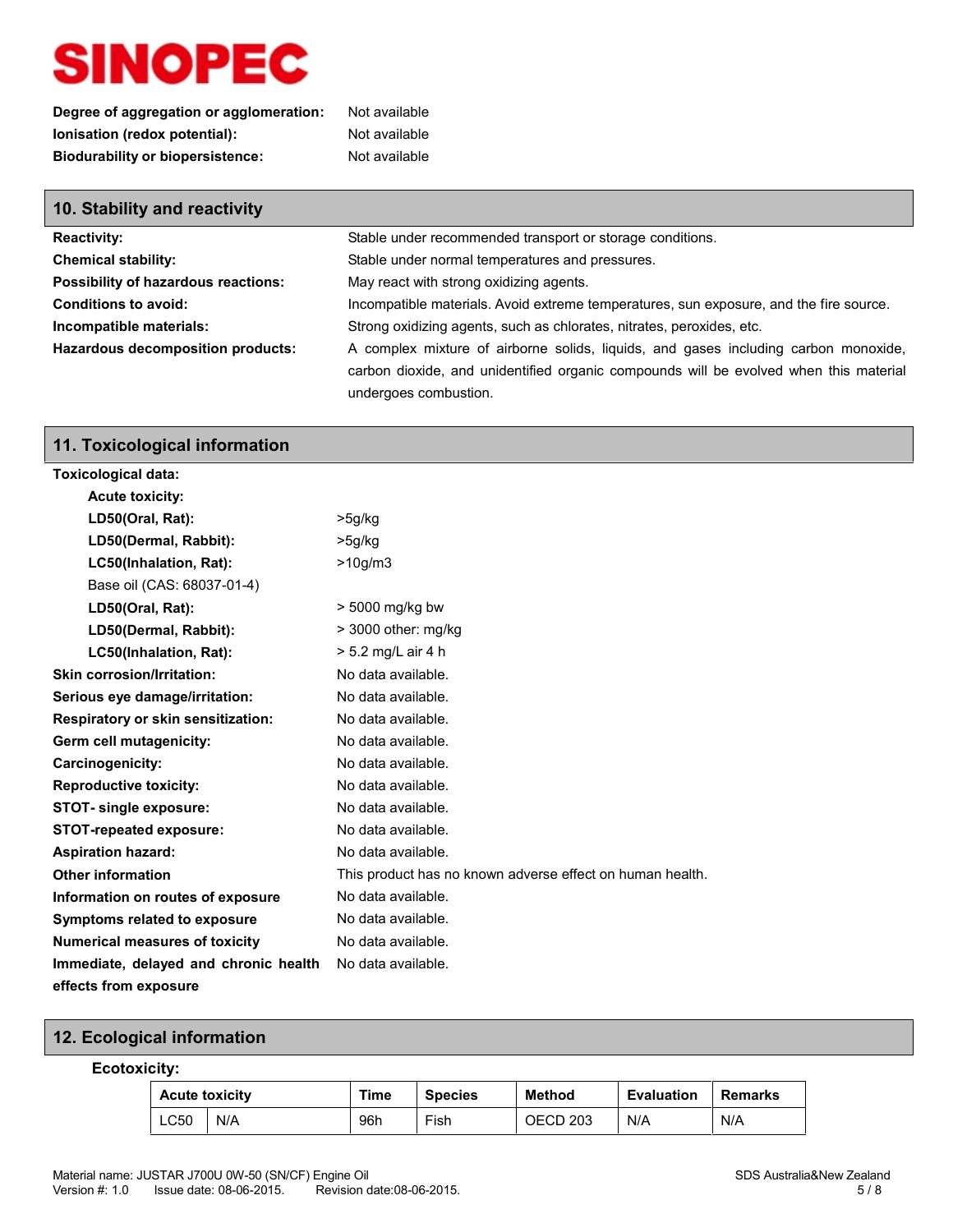|                                   | EC50             | N/A | 48h                                                                  | Daphnia | OECD 202                                                                                                                                                                        | N/A | N/A |  |
|-----------------------------------|------------------|-----|----------------------------------------------------------------------|---------|---------------------------------------------------------------------------------------------------------------------------------------------------------------------------------|-----|-----|--|
|                                   | EC <sub>50</sub> | N/A | 72h                                                                  | Algae   | OECD 201                                                                                                                                                                        | N/A | N/A |  |
| Persistence and degradability:    |                  |     |                                                                      |         | This material is not expected to be readily biodegradable.                                                                                                                      |     |     |  |
| <b>Bioaccumulative potential:</b> |                  |     | This material contains components with potential to bioaccumulation. |         |                                                                                                                                                                                 |     |     |  |
| Mobility in soil:                 |                  |     | If into the soil, this material will be adsorbed and not flow.       |         |                                                                                                                                                                                 |     |     |  |
| Other adverse effects:            |                  |     |                                                                      |         | No other adverse environmental effects (e.g. ozone depletion, photochemical ozone<br>creation potential, endocrine disruption, global warming potential) are expected from this |     |     |  |
|                                   |                  |     | component.                                                           |         |                                                                                                                                                                                 |     |     |  |

**13. Disposal considerations**

| 10. Bioposai conoiuciations         |                                                                                                |
|-------------------------------------|------------------------------------------------------------------------------------------------|
| Safe handling and disposal methods: | Collect and reclaim or dispose in sealed containers at licensed waste disposal site.           |
| Disposal of any contaminated        | Australia:                                                                                     |
| packaging:                          | The disposal of the spilled or waste material must be done in accordance with applicable       |
|                                     | local and national regulations.                                                                |
|                                     | New Zealand:                                                                                   |
|                                     | <b>Product Disposal</b>                                                                        |
|                                     | Product wastes are controlled wastes and should be disposed of in accordance with all          |
|                                     | applicable local and national regulations. This product can be disposed through a licensed     |
|                                     | commercial waste collection service. In this specific case the product is a combustible        |
|                                     | substance and therefore can be sent to an approved high temperature incineration plant for     |
|                                     | disposal. Personal protective clothing and equipment as specified in Section 8 of this SDS     |
|                                     | must be worn during handling and disposal of this product. The ventilation requirements as     |
|                                     | specified in the same section must be followed, and the precautions given in Section 7 of      |
|                                     | this SDS regarding handling must also be followed. Do not dispose into the sewerage            |
|                                     | system. Do not discharge into drains or watercourses or dispose where ground or surface        |
|                                     | waters may be affected. In New Zealand, the disposal agency or contractor must comply          |
|                                     | with the New Zealand Hazardous Substances (Disposal) Regulations 2001. Further details         |
|                                     | regarding disposal can be obtained on the EPA New Zealand website under specific group         |
|                                     | standards.                                                                                     |
|                                     | <b>Container Disposal</b>                                                                      |
|                                     | The container or packaging must be cleaned and rendered incapable of holding any               |
|                                     | substance. It can then be disposed of in a manner consistent with that of the substance it     |
|                                     | contained. In this instance the packaging can be disposed through a commercial waste           |
|                                     | collection service. Alternatively, the container or packaging can be recycled if the hazardous |
|                                     | residues have been thoroughly cleaned or rendered non-hazardous. In New Zealand, the           |
|                                     | packaging (that may or may not hold any residual substance) that is lawfully disposed of by    |
|                                     | householders or other consumers through a public or commercial waste collection service is     |
|                                     | a means of compliance with regulations.                                                        |
|                                     |                                                                                                |

### **14. Transport information**

### **Australia:**

Not classified as Dangerous Goods according to the Australian Code for the Transport of Dangerous Goods by Road and Rail. (7th edition)

Not classified as Dangerous Goods by the criteria of the International Air Transport Association (IATA) Dangerous Goods Regulations for transport by air.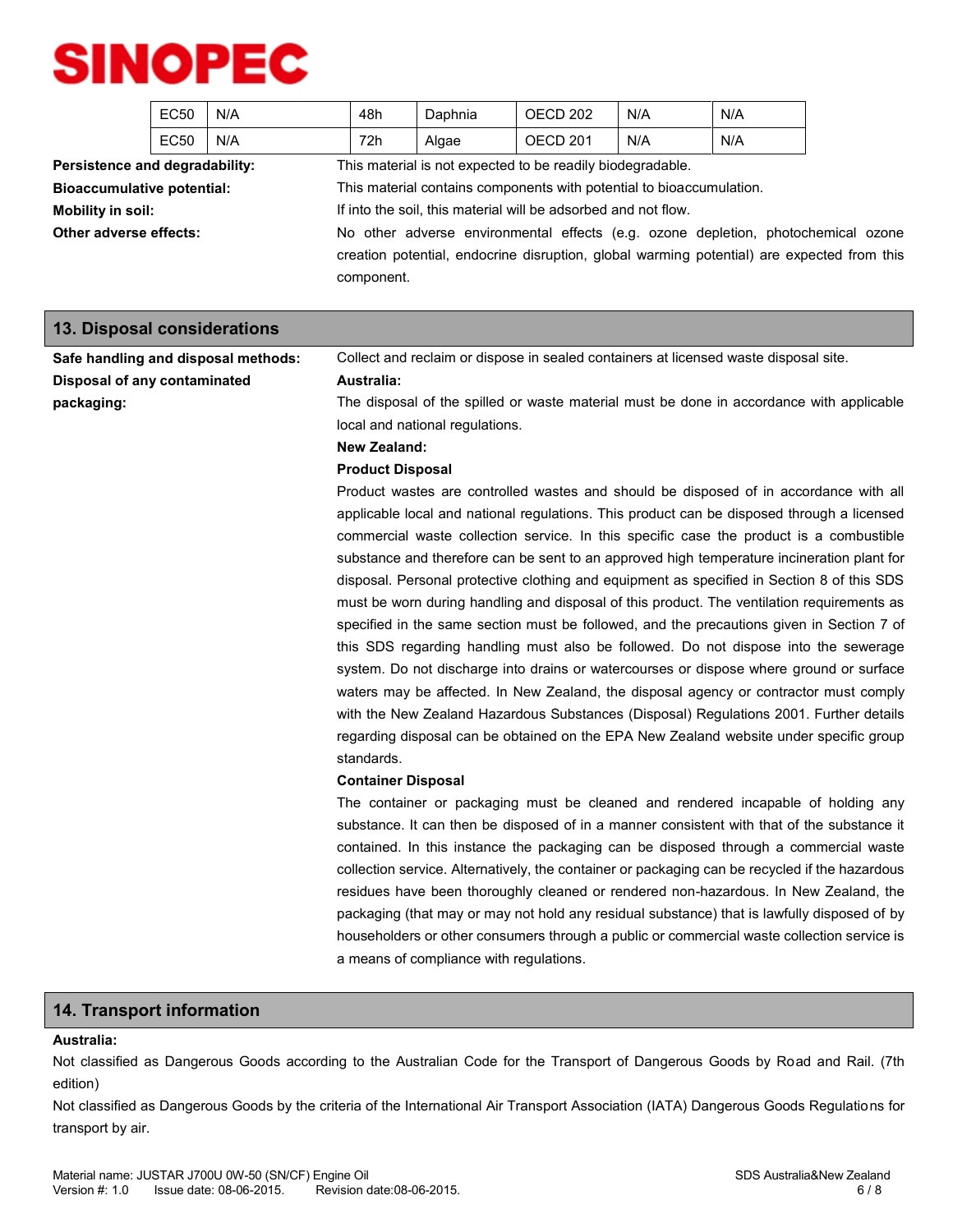Not classified as Dangerous Goods by the criteria of the International Maritime Dangerous Goods Code (IMDG Code) for transport by sea.

### **New Zealand:**

Not classified as Dangerous Goods for transport according to the NZS 5433:2012 Transport of Dangerous Goods on Land.

Not classified as Dangerous Goods by the criteria of the International Maritime Dangerous Goods Code (IMDG Code) for transport by sea. Not classified as Dangerous Goods by the criteria of the International Air Transport Association (IATA) Dangerous Goods Regulations for transport by air.

#### **U.N. Number**

None Allocated

### **Proper Shipping Name**

None Allocated

### **DG Class**

None Allocated

### **Packing Group**

None Allocated

### **15. Regulatory information**

### **Safety, health and environmental regulations specific for the product in question**

#### **Australia:**

Not classified as Hazardous according to criteria of National Occupational Health and Safety Commission (NOHSC), Australia.

Not classified as a Scheduled Poison according to the Standard for the Uniform Scheduling of Medicines and Poisons (SUSMP)

#### **New Zealand:**

Not classified as Hazardous according to the New Zealand Hazardous Substances (Minimum Degrees of Hazard) Regulations 2001.

### **Australia HVIC: Listed substance**

Not available.

### **New Zealand Location Test Certificate**

Subject to Regulation 55 of the Hazardous Substances (Classes 1 to 5 Controls) Regulations a location test certificate is required when quantity greater than or equal to those indicated below are present.

| <b>Hazard Class</b> |                       | Quantity beyond which controls apply Quantity beyond which controls apply |
|---------------------|-----------------------|---------------------------------------------------------------------------|
|                     | for closed containers | when use occurring in open containers                                     |
| Not Applicable      | Not Applicable        | Not Applicable                                                            |

#### **New Zealand Approved Handler**

Subject to Regulation 56 of the Hazardous Substances (Classes 1 to 5 Controls) Regulations, the substance must be under the personal control of an Approved Handler when present in a quantity greater than or equal to those indicated below.

| <b>Class of substance</b> | <b>Quantities</b>                                                         |                        |
|---------------------------|---------------------------------------------------------------------------|------------------------|
| Not Applicable            | Not Applicable                                                            |                        |
| <b>Inventory status:</b>  |                                                                           |                        |
| Country(s) or region      | Inventory name                                                            | On inventory (yes/no)* |
| Australia                 | Australian Inventory of Chemical Substances (AICS)                        | Not available.         |
| Canada                    | Domestic Substances List (DSL)                                            | Not available.         |
| Canada                    | Non-Domestic Substances List (NDSL)                                       | Not available.         |
| China                     | Inventory of Existing Chemical Substances in China<br>(IECSC)             | Not available.         |
| Europe                    | European Inventory of Existing Commercial Chemical<br>Substances (EINECS) | Not available.         |
| Europe                    | European List of Notified Chemical Substances (ELINCS)                    | Not available.         |
| Japan                     | Inventory of Existing and New Chemical Substances                         | Not available.         |